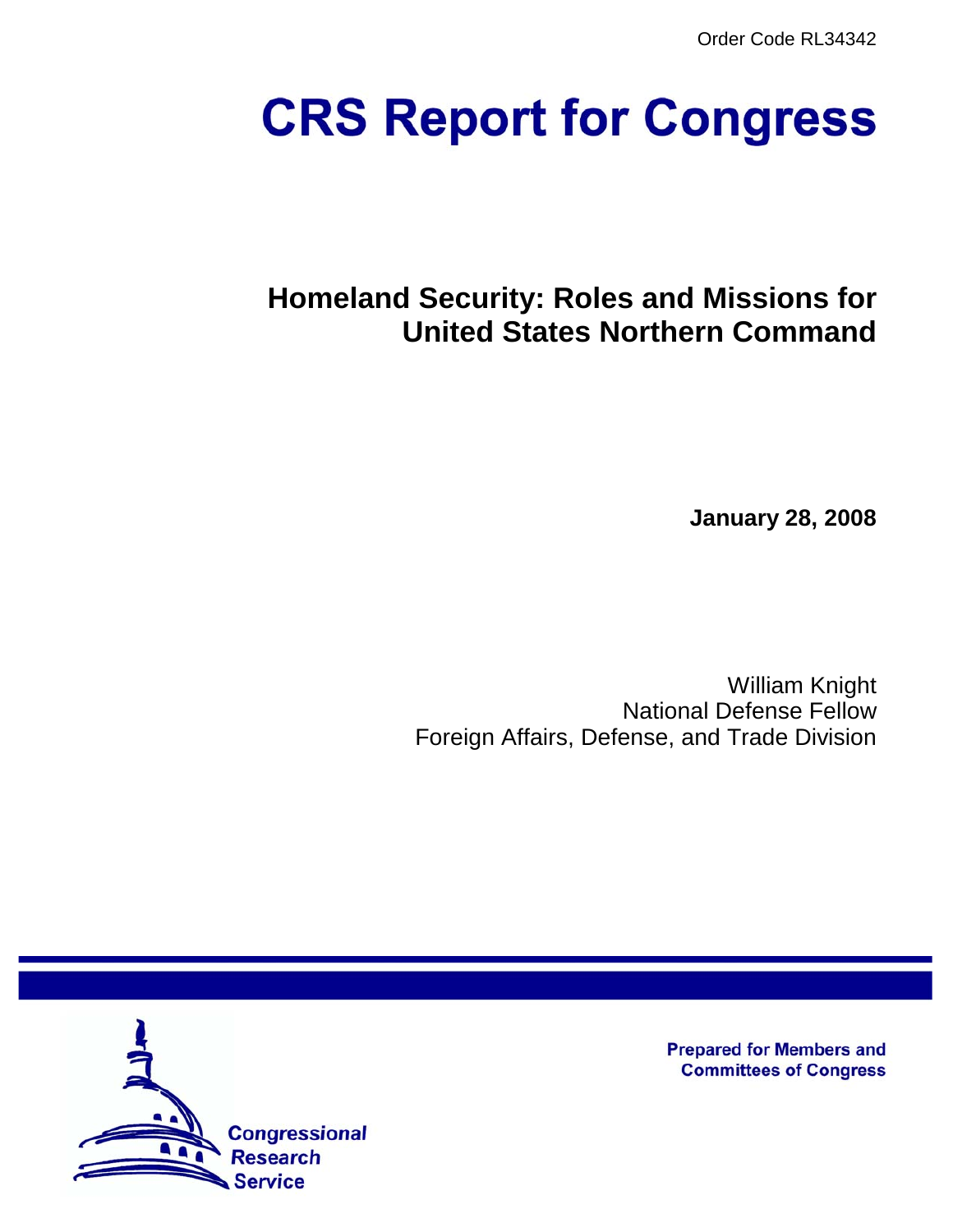# Homeland Security: Roles and Missions for United States Northern Command

#### **Summary**

In 2002, President Bush signed a new Unified Command Plan (UCP) establishing United States Northern Command (NORTHCOM) to provide command and control of the Department of Defense's (DOD's) homeland defense efforts and to coordinate military support to civil authorities. As a geographical combatant command, NORTHCOM has an area of responsibility that includes the continental United States, Alaska, Canada, Mexico, and surrounding waters out to approximately 500 nautical miles, including the Gulf of Mexico and the Straits of Florida. The NORTHCOM Commander also commands North American Aerospace Defense Command.

NORTHCOM, headquartered at Peterson Air Force Base, Colorado, employs approximately 1,200 DOD civilians, contractors, and service members from each service component. The Army, Air Force, and Marine Corps have service components assigned to NORTHCOM, while Navy Fleet Forces Command is a supporting component. Additionally, NORTHCOM maintains five subordinate joint headquarters to carry out assigned missions.

One of NORTHCOM's key charters is to build ongoing relationships with government agencies that play a role in homeland security and defense. To ensure integration of homeland security and defense efforts, NORTHCOM participates in the Joint Interagency Coordination Group while also working closely with both the Department of Homeland Security and the National Guard Bureau. As a geographical combatant command, NORTHCOM also plays a key role in facilitating cooperation with both Canada and Mexico.

During deliberations for the FY2009 National Defense Authorization Act, some issues for Congress involving NORTHCOM may include DOD reorganization and the Unified Command Plan, improving interagency relationships, NORTHCOM's increased reliance on reserve component service members, and the ongoing Cheyenne Mountain Operations Center realignment. This report will be updated as conditions require.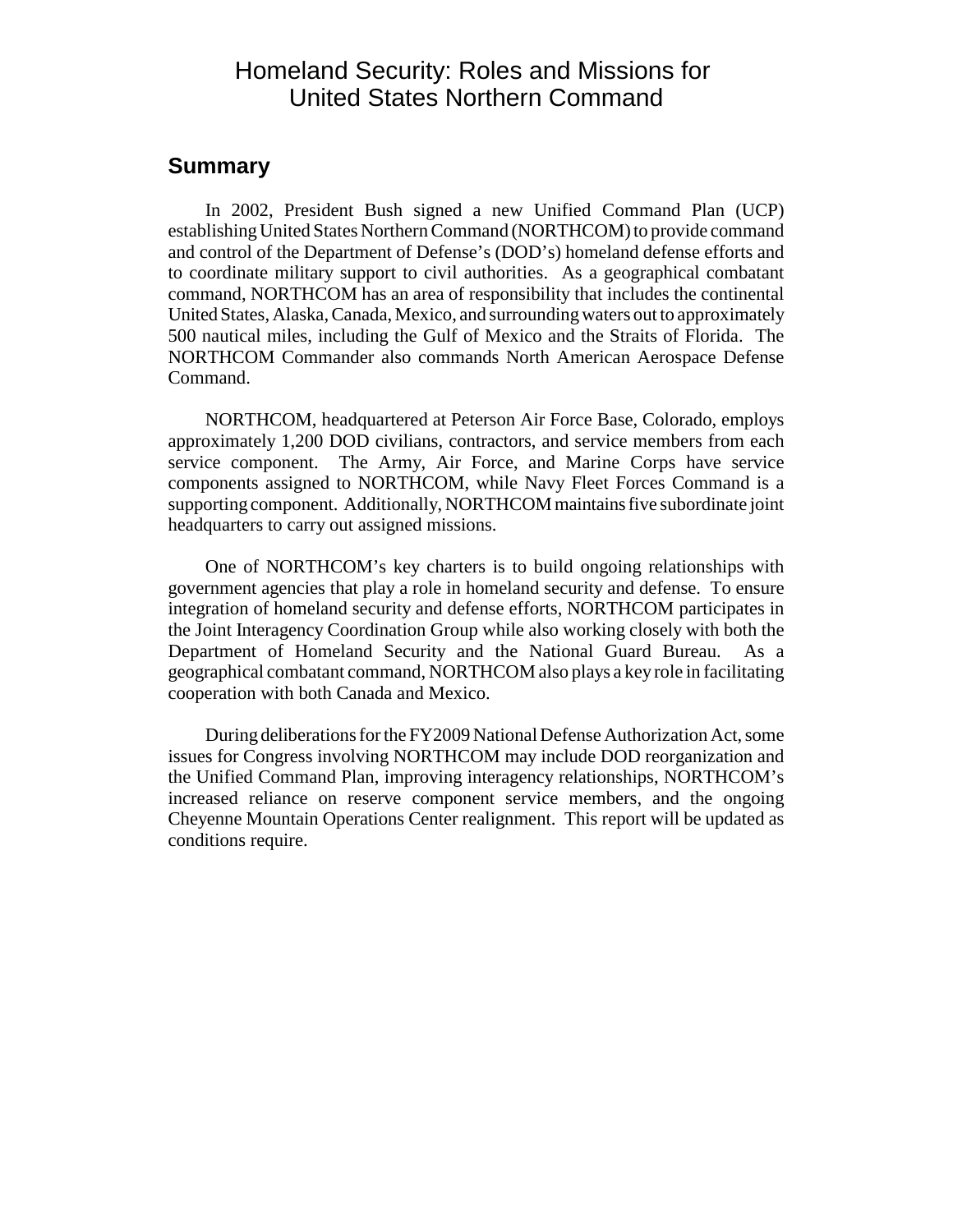# **Contents**

| Joint Force Headquarters National Capital Region (JFHQ-NCR)  3 |
|----------------------------------------------------------------|
|                                                                |
|                                                                |
|                                                                |
|                                                                |
|                                                                |
|                                                                |
|                                                                |
|                                                                |
|                                                                |
|                                                                |
|                                                                |
|                                                                |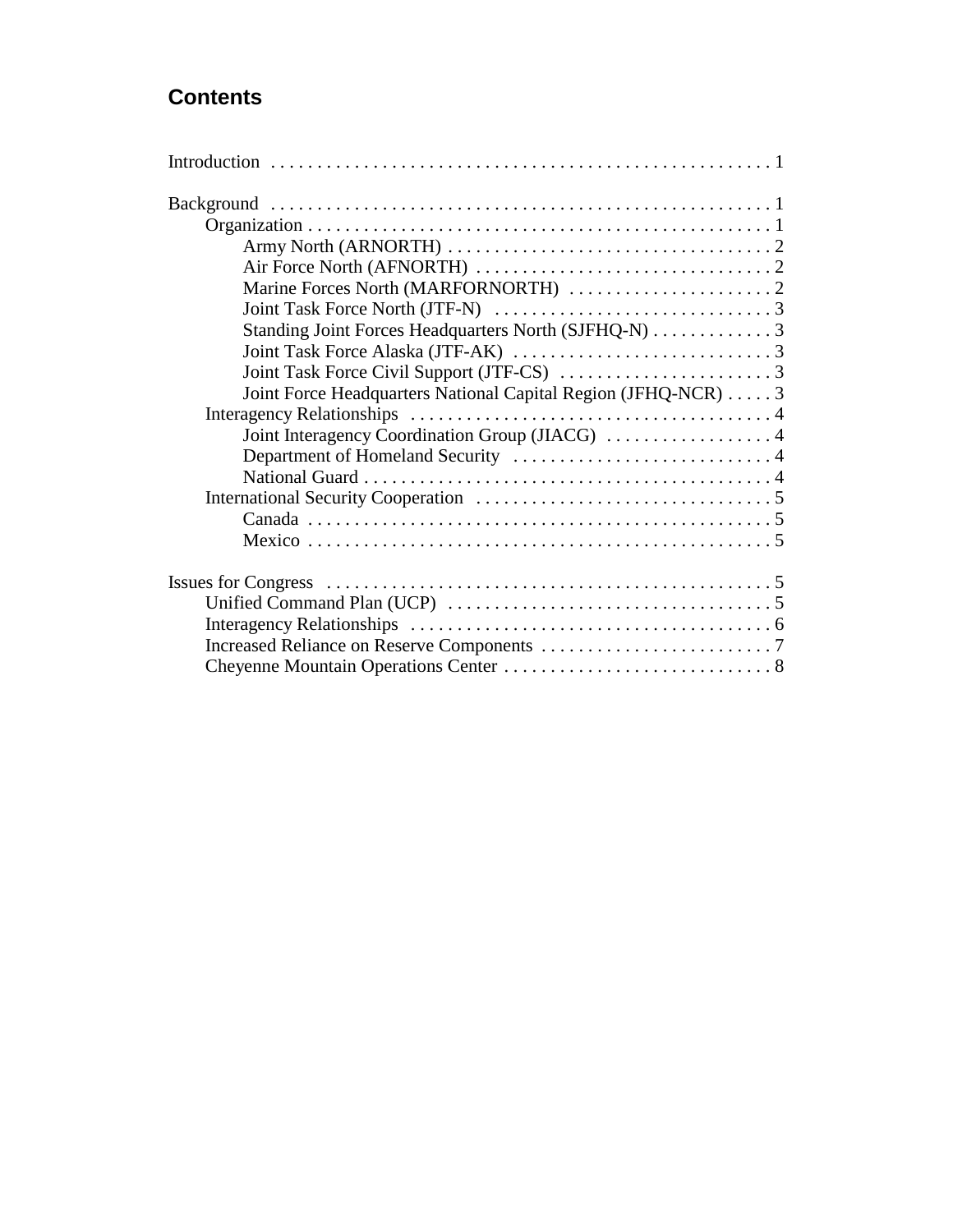# Homeland Security: Roles and Missions for United States Northern Command

## **Introduction**

This report outlines the organizational structure of United States Northern Command (NORTHCOM), explains how NORTHCOM contributes to homeland security through the interagency process, and summarizes NORTHCOM's international relationships with Canada and Mexico. Some issues for Congress involving NORTHCOM include DOD reorganization and the Unified Command Plan, improving interagency relationships, NORTHCOM's increased reliance on reserve component service members, and the ongoing Cheyenne Mountain Operations Center realignment.

## **Background**

In 2002, President Bush signed a new Unified Command Plan (UCP) establishing NORTHCOM.<sup>1</sup> NORTHCOM is a regional combatant command with an area of responsibility (AOR) that includes the continental United States, Alaska, Canada, Mexico, and surrounding waters out to approximately 500 nautical miles, including the Gulf of Mexico and the Straits of Florida.<sup>2</sup> NORTHCOM's mission is to "anticipate and conduct Homeland Defense and Civil Support operations within the assigned area of responsibility to defend, protect, and secure the United States and its interests."3 The NORTHCOM Commander also commands North American Aerospace Defense Command (NORAD), a bi-national U.S. and Canadian organization charged with air and maritime warning and airspace control.4

#### **Organization**

NORTHCOM, headquartered at Peterson Air Force Base, Colorado, employs approximately 1,200 DOD civilians, contractors, and service members from each service component. Most U.S. military personnel also serve in NORAD positions,

<sup>&</sup>lt;sup>1</sup> See Chairman, Joint Chiefs of Staff, Joint Publication 3-26, "Homeland Security," August 2, 2005, II-7, for combatant command roles in Homeland Security.

<sup>&</sup>lt;sup>2</sup> Hawaii and Pacific territories and possessions are in U.S. Pacific Command AOR, while Puerto Rico and the U.S. Virgin Islands are in U.S. Southern Command's AOR.

<sup>&</sup>lt;sup>3</sup> "About NORTHCOM," online at [http://www.northcom.mil/About/index.html].

<sup>&</sup>lt;sup>4</sup> NORAD and NORTHCOM are separate entities. NORAD was established by treaty, and in May 2006, NORAD's maritime warning mission was added.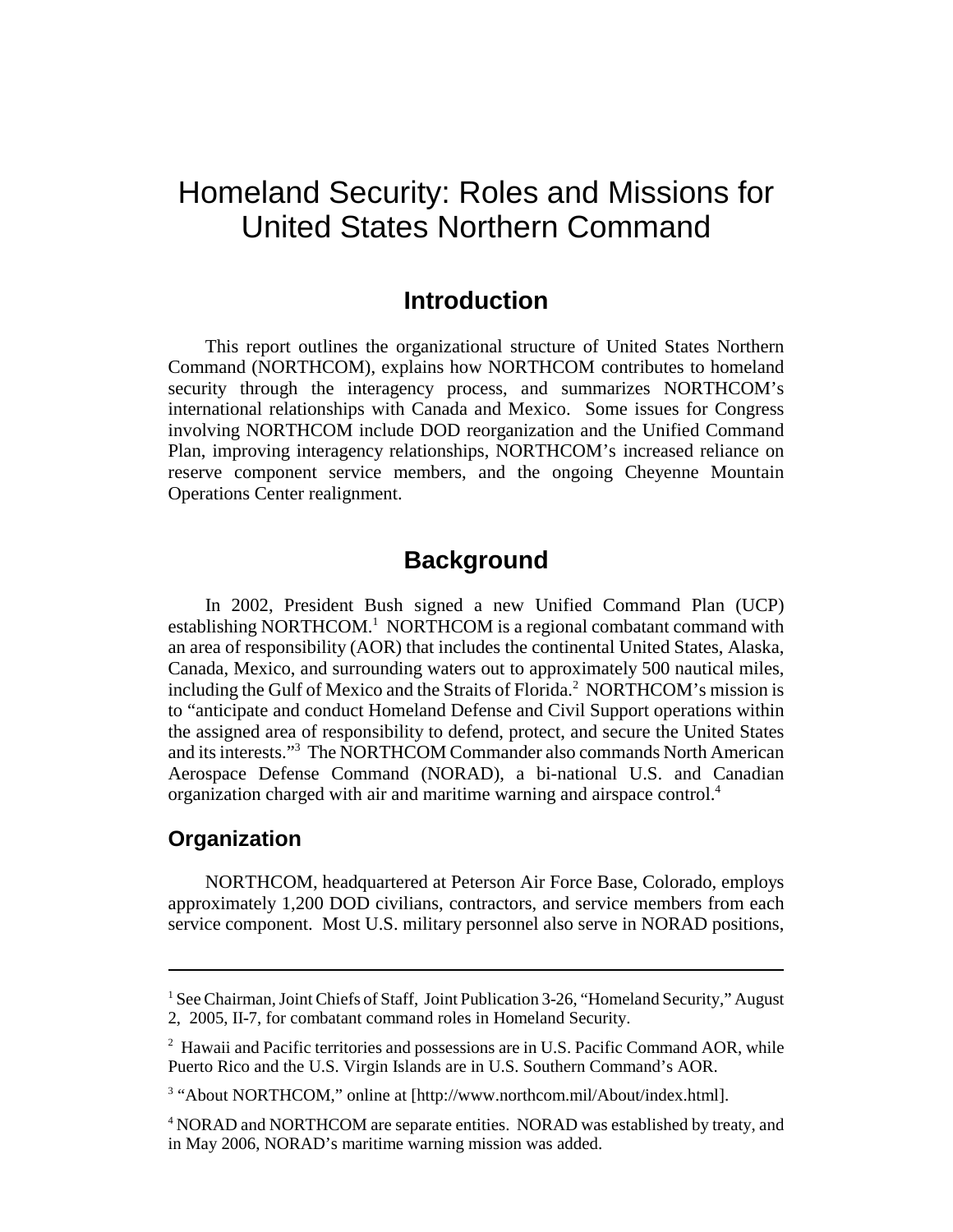except in the operations directorate. Like other combatant commands, NORTHCOM has relatively few permanently assigned personnel to manage routine operations. Rather, when tasked by the National Command Authority to conduct specific homeland defense or civil support operations, NORTHCOM would be assigned forces from U.S. Joint Forces Command (JFCOM).<sup>5</sup>

NORTHCOM has several subordinate commands to execute its mission. Army, Air Force, and Marine Corps components are assigned to NORTHCOM, while Navy Fleet Forces Command is a supporting component. These service component commands provide an administrative framework to command service forces gained from JFCOM for specific contingency operations. Additionally, five Joint Task Forces (JTF) have been established to provide operational organizational skeletons to oversee forces to be assigned for actual operations. The following summarizes direct-reporting NORTHCOM components:

**Army North (ARNORTH).** Based at Fort Sam Houston, Texas, 5th Army assumed responsibility for its NORTHCOM mission in October 2005. Commanded by an active duty three-star general, this organization shed its traditional role of training reservists to focus on supporting civil authorities. It assigns Defense Coordinating Officers (DCO) to all 10 Federal Emergency Management Agency (FEMA) regional offices to streamline DOD coordination. During crisis response, DCOs are augmented by additional personnel to facilitate NORTHCOM support.6

**Air Force North (AFNORTH).** First Air Force is headquartered at Tyndall Air Force Base, Florida, and in February 2006, it was designated as NORTHCOM's air component. The organization is commanded by an Air National Guard two-star general who serves as a NORAD air defense commander. In addition to using Canadian and U.S. aircraft on alert, the command is expanding the use of mobile ground-based air defense systems and unmanned aerial vehicles. It also maintains a joint air surveillance system with the Federal Aviation Administration (FAA).7

**Marine Forces North (MARFORNORTH).** In the fall of 2004, DOD designated Marine Forces Reserve Command in New Orleans, Louisiana, as a NORTHCOM component. The reserve three-star Marine commander is responsible for force-protection of Marine installations and coordinating Marine forces assigned to NORTHCOM. Additionally, to assist NORTHCOM civil support planning, the command has 32 Marine Emergency Preparedness Liaison Officers focused on specific FEMA regions. During the aftermath of Hurricane Katrina, 20 of the 32

<sup>&</sup>lt;sup>5</sup> Testimony of Commander, U.S. Northern Command, Admiral Timothy J. Keating, before the Senate Armed Services Committee on March 14, 2006.

<sup>6</sup> "Theater-level Command Expands Homeland Security Mission," *Homeland Defense Watch*, October 25, 2005.

<sup>&</sup>lt;sup>7</sup> Carlos Munoz, "AFNORTH Will Rely More on Ground Based Mobile Defense Systems," *Inside the Air Force*, July 7, 2006, vol. 7, no. 27.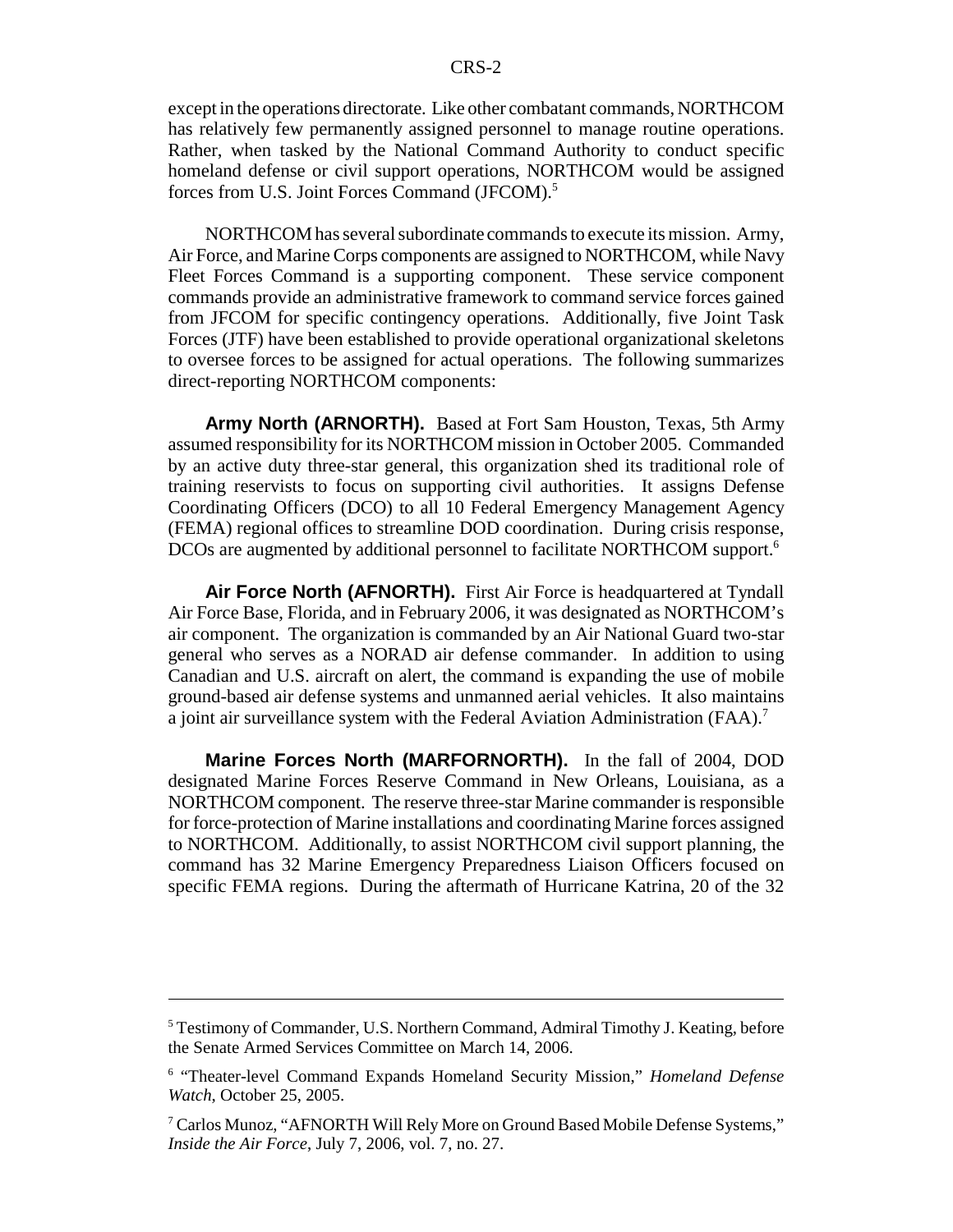liaison officers worked in various FEMA, DOD, and state operations centers to coordinate Marine support.8

**Joint Task Force North (JTF-N).** Established in September 2004, JTF-N aids law enforcement agencies protecting U.S. borders. The Fort Bliss, Texas-based unit inherited 15 years of interagency experience from its predecessor JTF-6. Whereas JTF-6 assisted with counter-drug operations on the southern border, JTF-N now has a broader homeland defense focus as it integrates military capabilities with federal, state and local law enforcement. In addition to exercises and planning, JTF-N operations include reconnaissance, surveillance, detection, and infrastructure construction missions that often leverage military units training for deployment to Iraq or Afghanistan.<sup>9</sup>

**Standing Joint Forces Headquarters North (SJFHQ-N).** Headquartered at Peterson AFB, Colorado, SJFHQ-N began operations in January 2004. Its mission is to maintain situational awareness across NORTHCOM's area of responsibility. SJFHQ-N is designed to provide command and control for contingency situations, and has the ability to forward deploy elements when required.<sup>10</sup>

**Joint Task Force Alaska (JTF-AK).** JTF-AK is headquartered at Elmendorf Air Force Base, Alaska, and is tasked to coordinate land defense and DOD support to civil authorities in Alaska.<sup>11</sup>

**Joint Task Force Civil Support (JTF-CS).** Headquartered at Fort Monroe in Hampton, Virginia, this JTF assists the lead federal agency managing the consequences of a chemical, biological, radiological, nuclear, or high-yield explosive incident in the United States or its territories and possessions. It was established in 1999 under U.S. Joint Forces Command, and its coordination with agencies like FEMA is more mature. The JTF is also working with state National Guard civil support teams as they become operational. $^{12}$ 

**Joint Force Headquarters National Capital Region (JFHQ-NCR).** Activated in June 2003, this JTF is located at Fort Lesley J. McNair in Washington, D.C. It facilitates planning, training, and exercising among four local service components. Additionally, it coordinates with Coast Guard District 5, the DHS

<sup>&</sup>lt;sup>8</sup> Statement of Commander, Marine Forces North, Lt General Jack W. Bergman, before the Commission on the National Guard and Reserves, July 19, 2006.

<sup>&</sup>lt;sup>9</sup> Statement of Director of Operations, Joint Task Force North, Col. Paul R. Disney, to the House Armed Services Committee, August 1, 2006.

<sup>10</sup> Online at [http://www.northcom.mil/About/index.html#SJFHQN].

 $11$  Ibid.

<sup>12 &</sup>quot;NORTHCOM Agency Helps Civil Authorities Prepare for WMD Events," *US Fed News*, January, 10, 2007.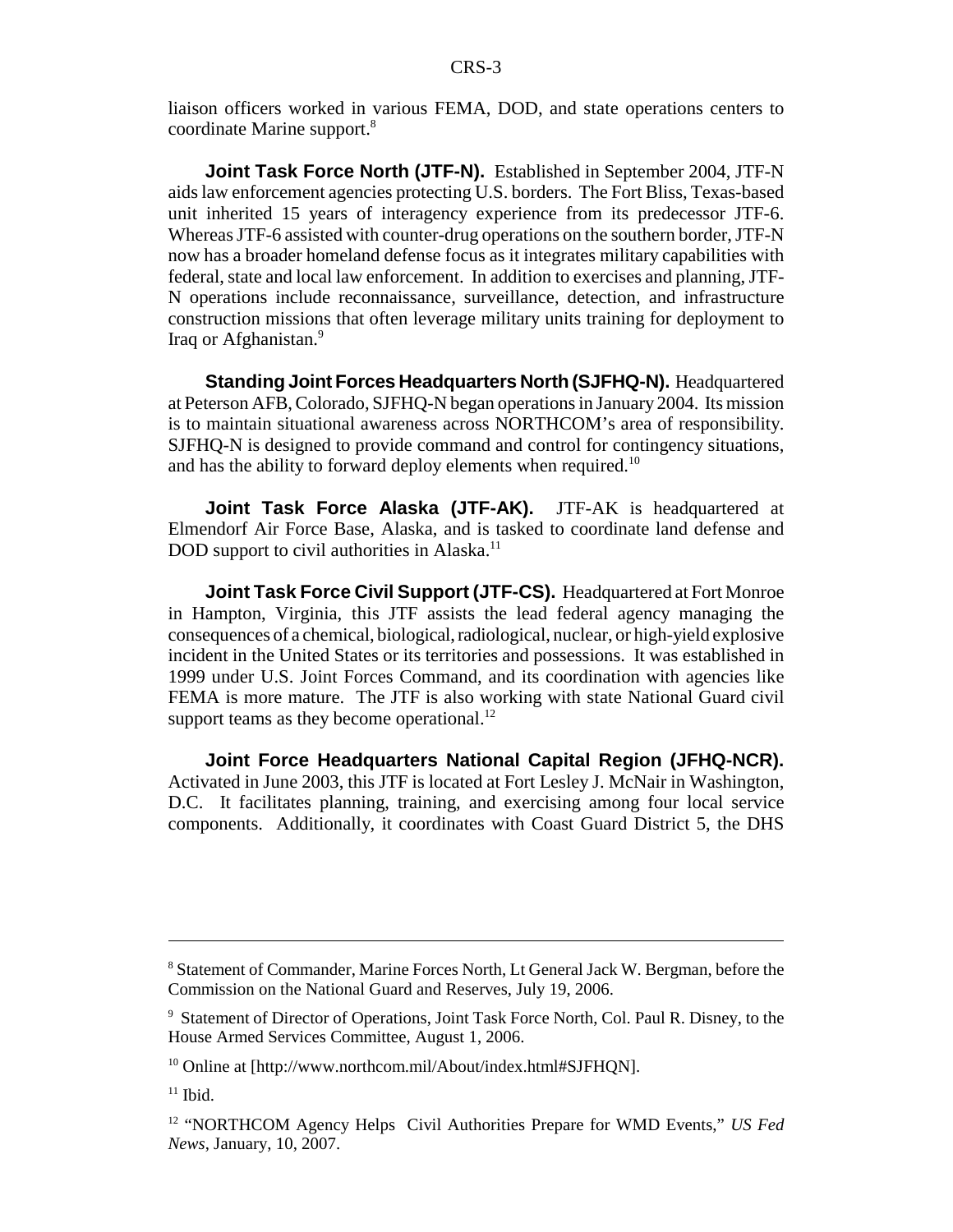Office of National Capitol Region, and other federal, state, and local agencies to ensure unity of effort in the event of manmade or natural catastrophes.<sup>13</sup>

#### **Interagency Relationships**

**Joint Interagency Coordination Group (JIACG).** To facilitate interagency relationships, NORTHCOM has liaisons from more than 60 federal and non-federal agencies at Peterson AFB, Colorado. Liaisons provide subject matter expertise and direct lines of communication with their parent organizations. Some non-DOD agencies represented include the Central Intelligence Agency, FAA, Federal Bureau of Investigation, Environmental Protection Agency, and U.S. Geological Survey, as well as several Department of Homeland Security (DHS) organizations such as Customs and Border Patrol, FEMA, Immigration and Customs Enforcement, and the Transportation Security Administration (TSA).<sup>14</sup> The JIACG also does focused planning on specific issues with potential nationwide impact. For example, in August 2006, representatives from the Centers for Disease Control (CDC) and the Department of Health and Human Services (HHS) met with members of the JIACG to ensure a mutually supporting effort and eliminate redundancy in responding to potential pandemic flu.<sup>15</sup>

**Department of Homeland Security.** DOD has 65 personnel working in the DHS, and senior officials from both organizations meet daily at the principal and deputy level.16 There are also NORTHCOM personnel assigned to DHS components such as the Defense Coordinating Officers in FEMA regions. Through a memorandum of understanding, the U.S. Coast Guard (USCG) has 20 personnel serving on the NORTHCOM headquarters staff facilitating regular discussions for maritime homeland defense roles and responsibilities.<sup>17</sup>

**National Guard.** Although the National Guard Bureau (NGB) is a DOD organization, most national guard forces report to their state leadership unless federalized. In the aftermath of Hurricane Katrina, NORTHCOM and the NGB took steps to improve coordination with and oversight of National Guard forces serving in state and federal roles. These steps include a formal policy on command, control, and communications; an advisory board to expedite solutions for improving information sharing; and more than 87 NORTHCOM mobile training team visits to

<sup>&</sup>lt;sup>13</sup> Testimony of Commander, Joint Force Headquarters National Capital Region, Major General Guy C. Swan III, before the House Committee on Government Reform, July 21, 2006.

<sup>&</sup>lt;sup>14</sup> Testimony of Commander, U.S. Northern Command, Admiral Timothy J. Keating, before the Senate Armed Services Committee on March 14, 2006.

<sup>15 &</sup>quot;USNORTHCOM Hosts Work Group for Pandemic Influenza Planning," *US Fed News*, August 25, 2006.

<sup>&</sup>lt;sup>16</sup> Interview with Assistant Secretary of Defense for Homeland Defense, Paul McHale, in *Joint Forces Quarterly*, issue 40, 1<sup>st</sup> Quarter 2006, p. 11.

<sup>&</sup>lt;sup>17</sup> Testimony of Commandant of the U.S. Coast Guard, Admiral Thad Allen, before the Senate Appropriations Subcommittee on Homeland Security on September 7, 2006.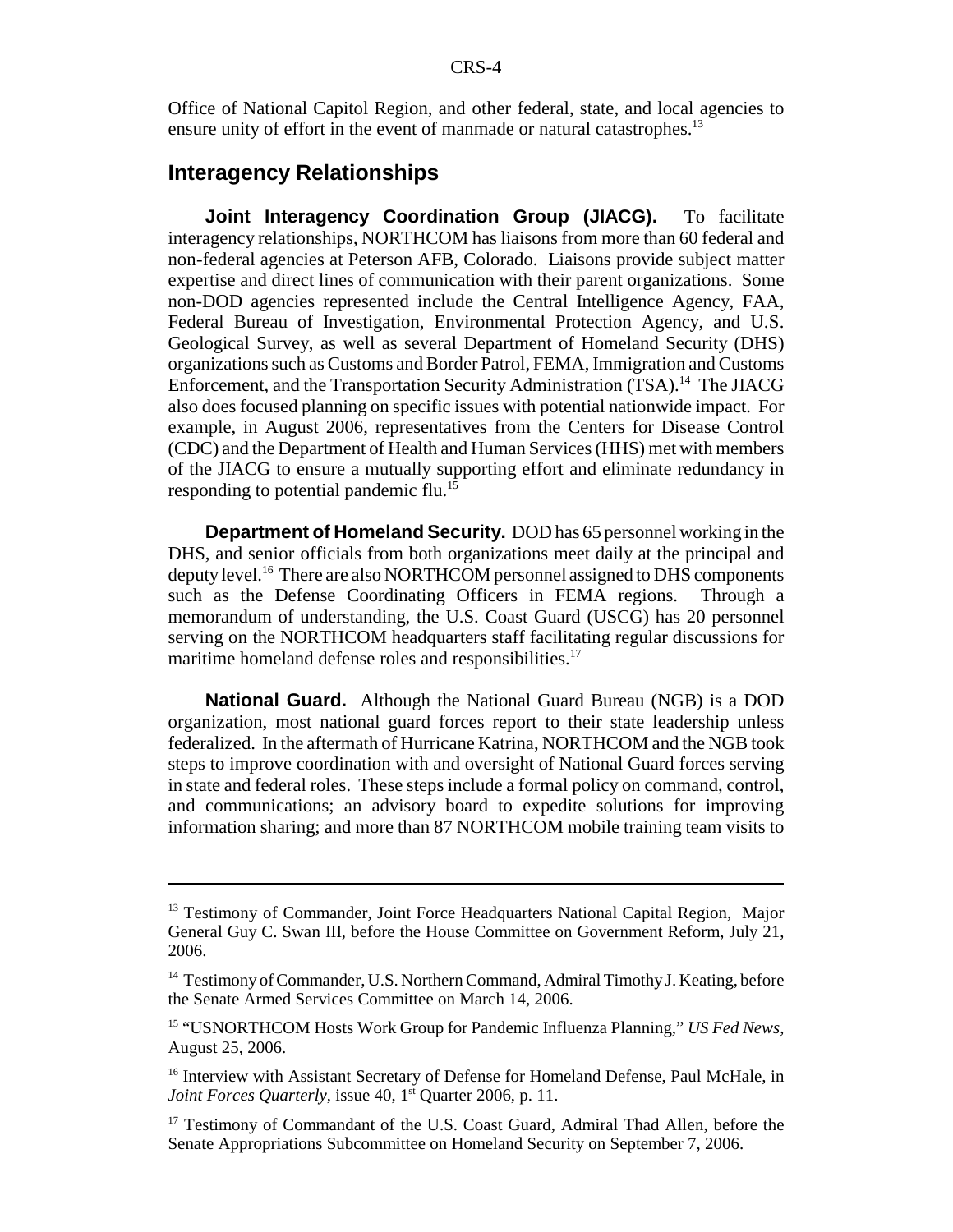demonstrate collaborative tools to the NGB joint operations center and state-level guard headquarters.<sup>18</sup>

#### **International Security Cooperation**

**Canada.** In December 2002, Canada and the United States established a Binational Planning Group at NORAD/NORTHCOM headquarters to review theater cooperation in the post 9/11 security environment. The 50-person military team dissolved in May 2006 after submitting a final report with 62 recommendations.<sup>19</sup> Some recommendations, like authority for WMD teams to cross the border, will require legislative action to be effective. However, most, like protocols for information sharing between NORAD, NORTHCOM, and Canada Command, could be orchestrated under existing laws and the NORAD agreement.<sup>20</sup>

**Mexico.** Theater security cooperation with Mexico is limited to anti-drug trafficking operations and senior officer visits with Mexican counterparts. The former is a continuation of JTF-6 interactions, while the latter has proven difficult because the Mexican defense establishment lacks a natural entry point for combatant command level engagement. Mexican defense leaders have historically interacted with the Office of the Secretary of Defense because Mexico was not assigned to a combatant command's AOR.<sup>21</sup>

## **Issues for Congress**

During deliberations on the FY2009 defense authorization legislation, some NORTHCOM issues for Congress may include DOD reorganization and the Unified Command Plan (UCP), NORTHCOM's interagency relationships, NORTHCOM's reliance on reserve component forces, and the ongoing Cheyenne Mountain Operations Center realignment.

#### **Unified Command Plan (UCP)**

Congress approved DOD's request for a  $10<sup>th</sup>$  assistant secretary of defense to facilitate the reorganization of the Office of the Under Secretary of Defense for Policy (OUSD [P]). The conference report for the 2007 National Defense Authorization Act (NDAA) expressed several concerns about the reorganization, including the Assistant Secretary for Homeland Defense inheriting a Western

<sup>&</sup>lt;sup>18</sup> Testimony of Commander, U.S. Northern Command, Admiral Timothy J. Keating, before the Commission on the National Guard and Reserves on May 3, 2006.

<sup>19</sup> Bi-National Planning Group, "The Final Report on Canada and the United States (CANUS) Enhanced Military Cooperation," March 13, 2006 at [http://canada.usembassy. gov/content/can\_usa/bpg\_finalreport\_040606.pdf].

<sup>20 &</sup>quot;Canadian-US Planning Group calls for C4 cooperation," *Aerospace Daily & Defense Report*, April 26, 2006, vol. 218, no. 18.

<sup>21</sup> John A. Cope, "A Prescription for Protecting the Southern Approach," *Joint Forces Quarterly*, issue 42, 3<sup>rd</sup> quarter 2006, p. 19.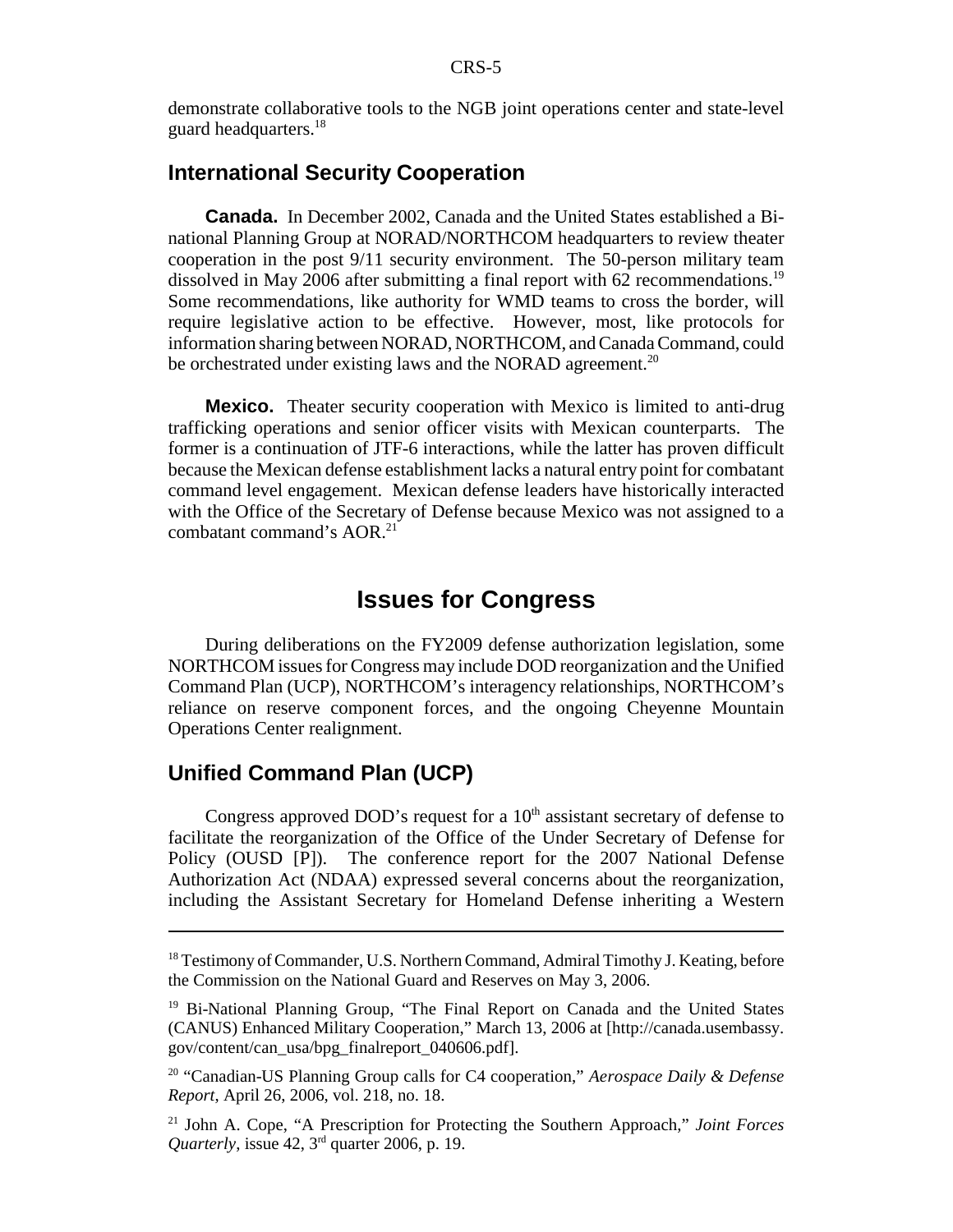Hemisphere focus.<sup>22</sup> DOD intended for the reorganization to streamline combatant command interactions with OUSD (P). However, the proposed reorganization appears to create more rather than fewer entry points to navigate. For example, the Assistant Secretary for Homeland Defense and Americas Affairs, as well as the new Assistant Secretary for Global Security Policy, both appear to have NORTHCOM interests. Likewise, DOD has currently filled only three of five Assistant Secretary billets within OUSD (P). As DOD reorganizes its policy staff, some may call for major changes to the UCP. After only five years in existence, NORTHCOM's geographic AOR continues to be refined. A May 2006 revision of the UCP shifted the Aleutian Islands from PACOM to NORTHCOM while moving Cuba, Puerto Rico, the Bahamas, and the U.S. Virgin Islands from NORTHCOM to SOUTHCOM.<sup>23</sup> There may be merit to further examining combatant command boundaries, particularly between NORTHCOM and U.S. Southern and Pacific Commands.

#### **Interagency Relationships**

Based on Hurricane Katrina lessons learned, DOD and DHS have taken several steps to improve coordination. Several NORTHCOM components have been assigned missions that focus on military assistance to civil authorities. Likewise, NORTHCOM continues to make tangible efforts to improve cooperation and coordination with National Guard forces, as well as key partners like FEMA. Reportedly, NORTHCOM, NGB, and FEMA partnered to purchase 22 identical deployable cellular communication systems to improve coordinated emergency response capability.24

Seeking to continue to strengthen relationships between DHS and DOD, the 2008 NDAA directs the Secretary of Defense, in consultation with the Secretary of Homeland Security, to determine what military-unique capabilities DOD provides that are necessary to support civil authorities during national catastrophic incidents. Additionally, the 2008 NDAA directs DOD to budget for additional requirements deemed necessary to conduct civil support missions.25

With the focus on interagency coordination, some are calling for legislation to codify processes with something similar to the Goldwater-Nichols Act that reorganized DOD. The 2007 NDAA directed the President to provide Congress a

<sup>&</sup>lt;sup>22</sup> Conference Report on H.R. 5122, "John Warner National Defense Authorization Act for Fiscal Year 2007," p. H8426.

<sup>23 &</sup>quot;Bush Approves Update to Unified Command Plan, Assigns New Missions," *Inside Missile Defense*, vol. 12, June 7, 2006.

<sup>&</sup>lt;sup>24</sup> Bob Brewin, "Northcom Beefs up Emergency Response: New Organization Structure Brings NGOs & Private Sector into Command Center," *Federal Computer Week*, December 18, 2006.

 $25$  H.Rept. 110-477, Conference Report to Accompany H.R. 1585, Section 1815, "National Defense Authorization Act for FY2008," pp. 500-501.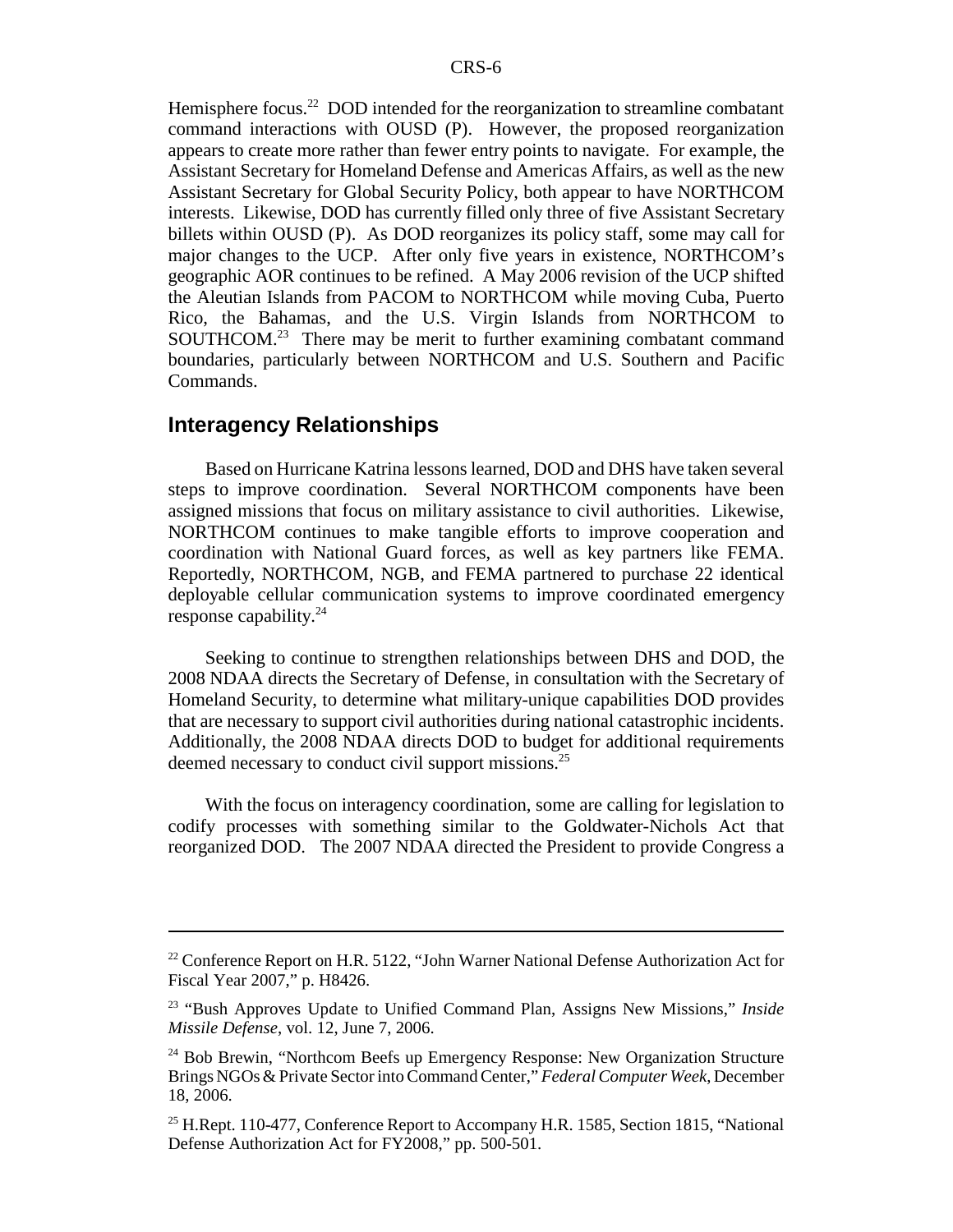report on improving interagency support.<sup>26</sup> While the report focused on better DOD and civilian executive branch integration, homeland security also requires cooperation across the full spectrum of federal, state, and local agencies.<sup>27</sup> Likewise, some question the advisability of creating additional layers at the federal level, as it may make it more complicated for state and local authorities to interact with federal agencies.

#### **Increased Reliance on Reserve Components**

Nearly 150 reserve and national guard members staff NORTHCOM headquarters, including five general officers. Its Air Force and Marine Components are reserve commands that have full-time missions; JTF-CS is primarily a reserve organization, and JTF-N relies on reserve component units to conduct operations. Likewise, the National Command Region's Integrated Air Defense System is operated by National Guard forces in Title 10 status, and since 9/11 over 70% of the nation's air defense sorties have been flown by reserve component forces.<sup>28</sup> Recent trends indicate NORTHCOM will increase reliance on reserve component forces to support civil authorities. Reserve component forces are also deploying overseas in large numbers for other combatant commanders. As mobilizations continue and homeland security missions increase, more reserve component forces are serving in full-time status.

Some are concerned homeland defense may create near- and long-term resource issues for the reserve components prompting many governors to question whether they will have sufficient National Guard forces available to accomplish state missions. As such, the 2008 NDAA requires DOD in consultation with DHS, the Chairman of the Joint Chiefs of Staff, NORTHCOM, and the NGB to prepare and submit a plan to Congress for coordinating the use of National Guard and members of the Armed Forces in response to natural and man-made disasters by June 1, 2008.29 Additionally, the 2008 NDAA requires the President to establish a bipartisan Council of Governors to advise DOD, DHS, and the White House Homeland Security Council regarding the use of the National Guard and civil support missions. $30$ 

<sup>26</sup> P.L. 106-364, Sec. 1035.

<sup>&</sup>lt;sup>27</sup> "Report on Improving Interagency Support for United States  $21<sup>st</sup>$  Century National Security Missions and Interagency Operations in Support of Stability, Security, Transition, and Reconstruction Operations: Report to Congress Submitted Consistent with Section 1035, of the John Warner National Defense Authorization Act for Fiscal Year 2007 (P.L. 109-364)," June 2007, o-line at [http://www.defenselink.mil/policy/downloads/Signed\_ 1035\_Report.pdf].

<sup>&</sup>lt;sup>28</sup> Testimony of Commander, U.S. Northern Command, Admiral Timothy J. Keating, before the Commission on National Guard and Reserves on May 3, 2006.

<sup>&</sup>lt;sup>29</sup> H.Rept. 110-477, Conference Report to Accompany H.R. 1585, Section 1814, "National Defense Authorization Act for FY2008," pp. 499-500.

<sup>&</sup>lt;sup>30</sup> H.Rept. 110-477, Conference Report to Accompany H.R. 1585, Section 1822, "National Defense Authorization Act for FY2008," p. 501.